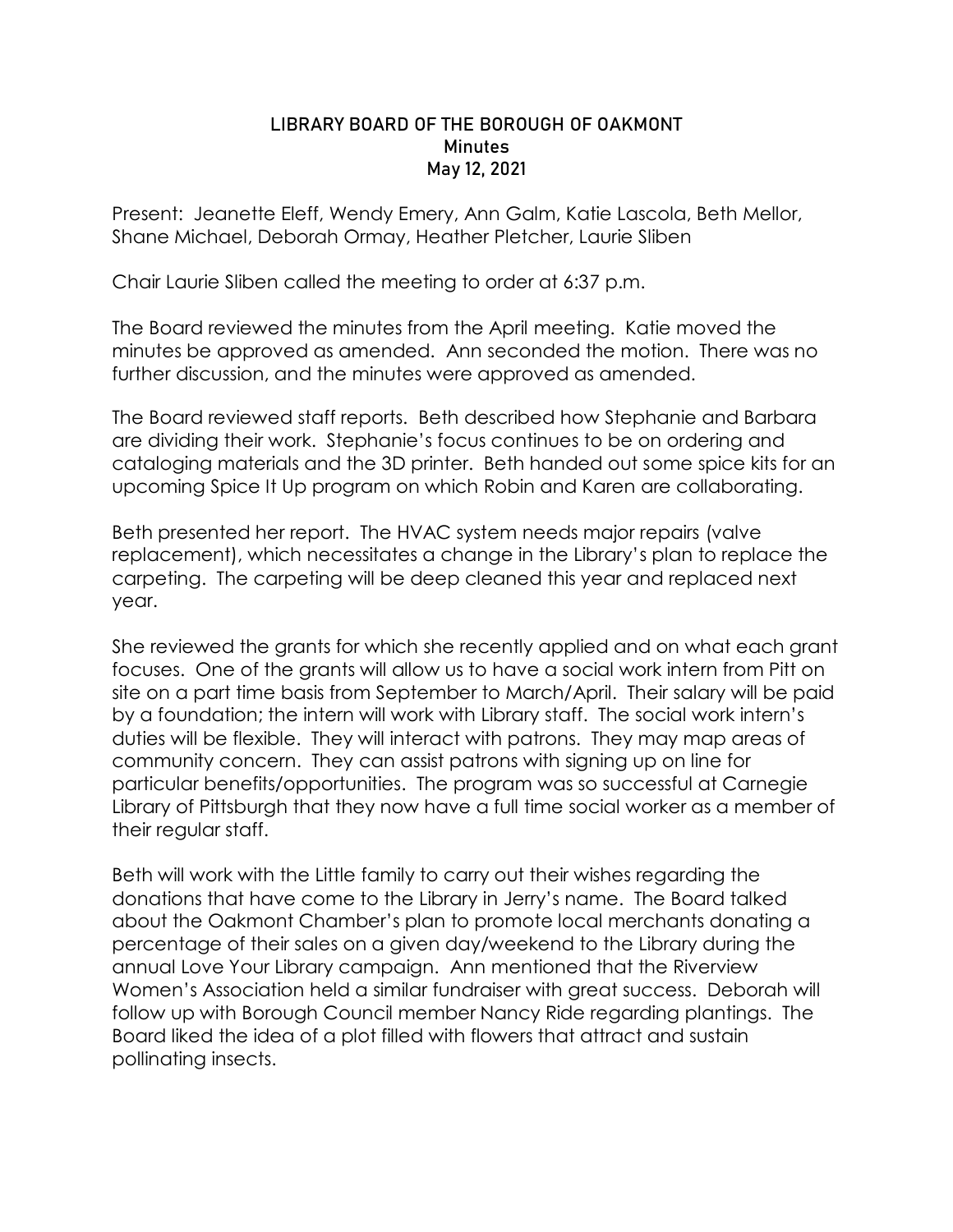Shane asked about the Library's accessibility. Beth indicated that aisles are wide enough for wheelchairs. There are ramps and an elevator to assist people with mobility issues. The automatic doors were the last library feature to be updated. Updates can be paid for via accessibility grants.

Programming will resume in September. Scot Fodi knows someone who can perform the building assessment as well as a back-up person. The County libraries voted on materials quarantining. Most libraries will quarantine items for 24 hours. The Oakmont Library decided not to. Staff wear gloves and masks when checking in returned items and when preparing items for pick up in the lobby. The pick-up system will remain the same.

Laurie reported conversations she and Jeanette Eleff (Verona representative) have been sharing regarding how best to serve Verona's citizens. Board recruitment needs to be a major focus this year as we will have two openings at the end of 2021 and one opening in 2022. The Board discussed the value of library committees staffed by citizens rather than Board members. Committee involvement is a great recruitment tool. Laurie checked in with the newest Board members to see if they have enough information to be successful. Wendy suggested that she learns something new every month. Beth and Laurie will work on a strategic plan for board recruitment.

Wendy reviewed the financial report. Salary costs have not risen substantially. Monies spent on books and supplies has increased, and the Wells Fargo account is earning. The Library filed a 990 form which is required by the IRS that details our activities.

Jeanette distributed Verona community newsletters. This newsletter comes out 4 times a year. She reported talking with the Verona Community Group, who had no idea of all the services the Library provides. Jeanette will learn all she can about what's going on in Verona in terms of community activities and see how the Library may be able to help. Networking with Verona's community leaders will be key. We will highlight the services we provide to Verona. We can distribute information from the Library at various locations around Verona.

Ann lead the Board in a discussion regarding fund-raising, continuing with the idea of the food truck festival. Ann shared information she learned about how some food truck owners operate. She identified helpful resources in the community. There are two food trucks with Verona connections to whom she will reach out. Brrkee's and Kettle Corn are potential "dessert" providers. The Board identified August 29 as a potential date for the food truck festival. We will need sponsors. We will advertise in the Oakmont and Verona newsletters. This will be a family focused event. Potential activities may include corn hole,